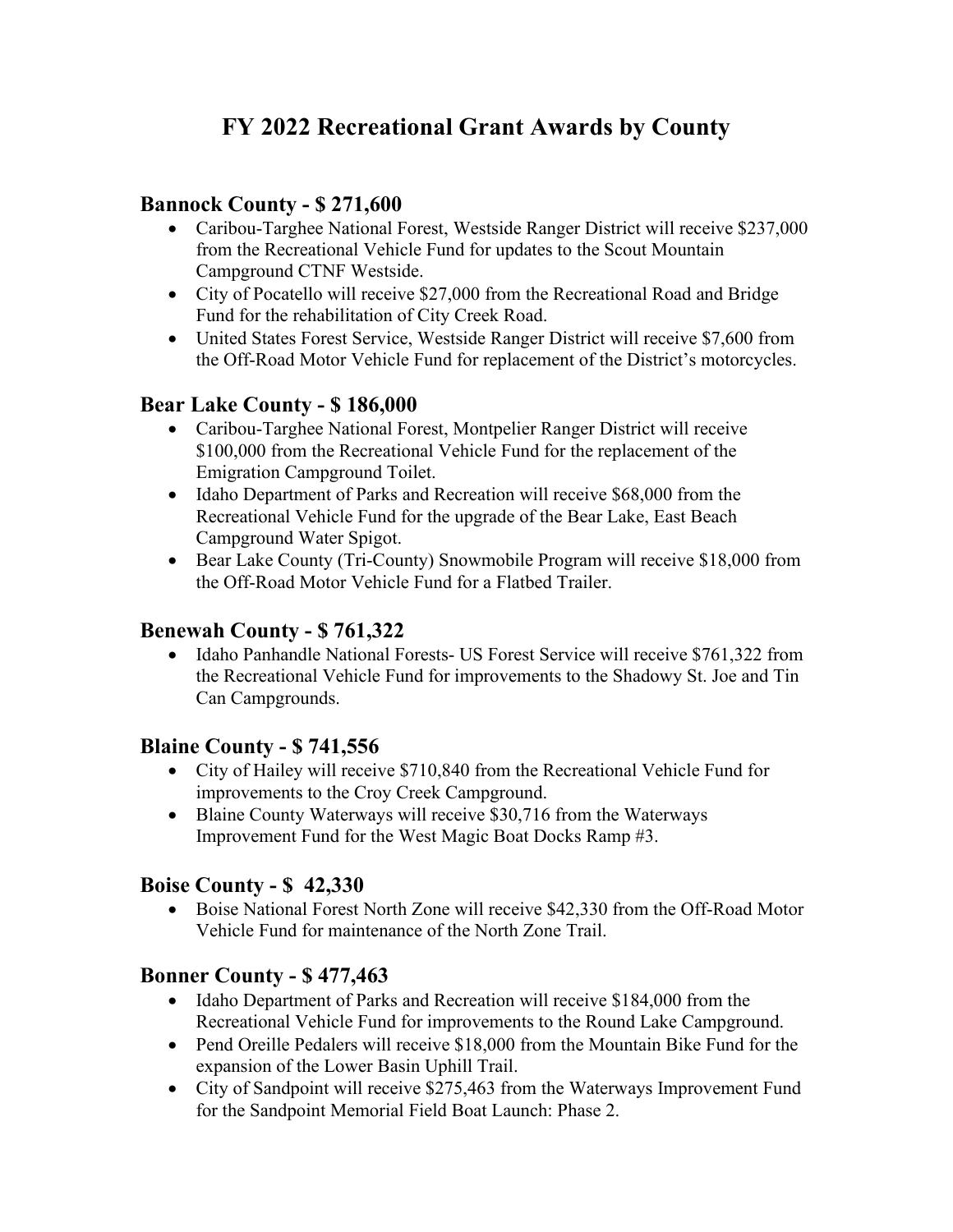# **Bonneville County - \$ 307,123**

- Bonneville County Parks and Recreation will receive \$162,978 from the Recreational Vehicle Fund for the replacement of the Juniper Restroom/Shower Building.
- Caribou-Targhee National Forest will receive \$25,000 from the Recreational Vehicle Fund for the Caribou-Targhee Mini-Excavator Campground Renovations.
- Bonneville County Parks and Recreation will receive \$90,000 from the Recreational Road and Bridge Fund for the paving of Bone Road.
- Bonneville County Parks and Recreation will receive \$24,945 from the Waterways Improvement Fund for maintenance of the Ririe Reservoir Destination Docks.
- Caribou-Targhee National Forest, Palisades Ranger District will receive \$4,200 from the Off-Road Motor Vehicle Fund for purchase of a towing snowmobile for grooming.

# **Boundary County - \$ 212,620**

- 9B Trails (Boundary County Bike & Pedestrian Trail Committee, Inc.) will receive \$16,420 from the Mountain Bike Fund for the improvements to Section 16.
- Idaho Panhandle National Forest will receive \$160,000 from the Recreational Road and Bridge Fund for the improvements to the Upper Pack River Road.
- Idaho Panhandle National Forest will receive \$36,200 from the Off-Road Motor Vehicle Fund for reconstruction of the Bussard Trail.

# **Camas County - \$ 12,000**

• Sawtooth National Forest, Fairfield Ranger District will receive \$12,000 from the Off-Road Motor Vehicle Fund for replacement of the Trail Ranger Motorcycle.

### **Cassia County - \$ 150,436**

- Cassia County Sheriff will receive \$27,991 from the Waterways Improvement Fund for a tow vehicle for the Cassia County Sheriff Marine Patrol.
- Sawtooth National Forest, Minidoka Ranger District will receive \$122,445 from the Off-Road Motor Vehicle Fund for replacement of the Minodoka Trail Bridge.

### **Clearwater County - \$ 30,029**

- Weippe Fraser Recreation District (WFRD) will receive \$20,029 from the Recreational Vehicle Fund for the Vault Toilet/Water Line Extension at Deyo Reservoir Campground.
- City of Orofino will receive \$10,000 from the Mountain Bike Fund for improvements to the Orofino Bike Park.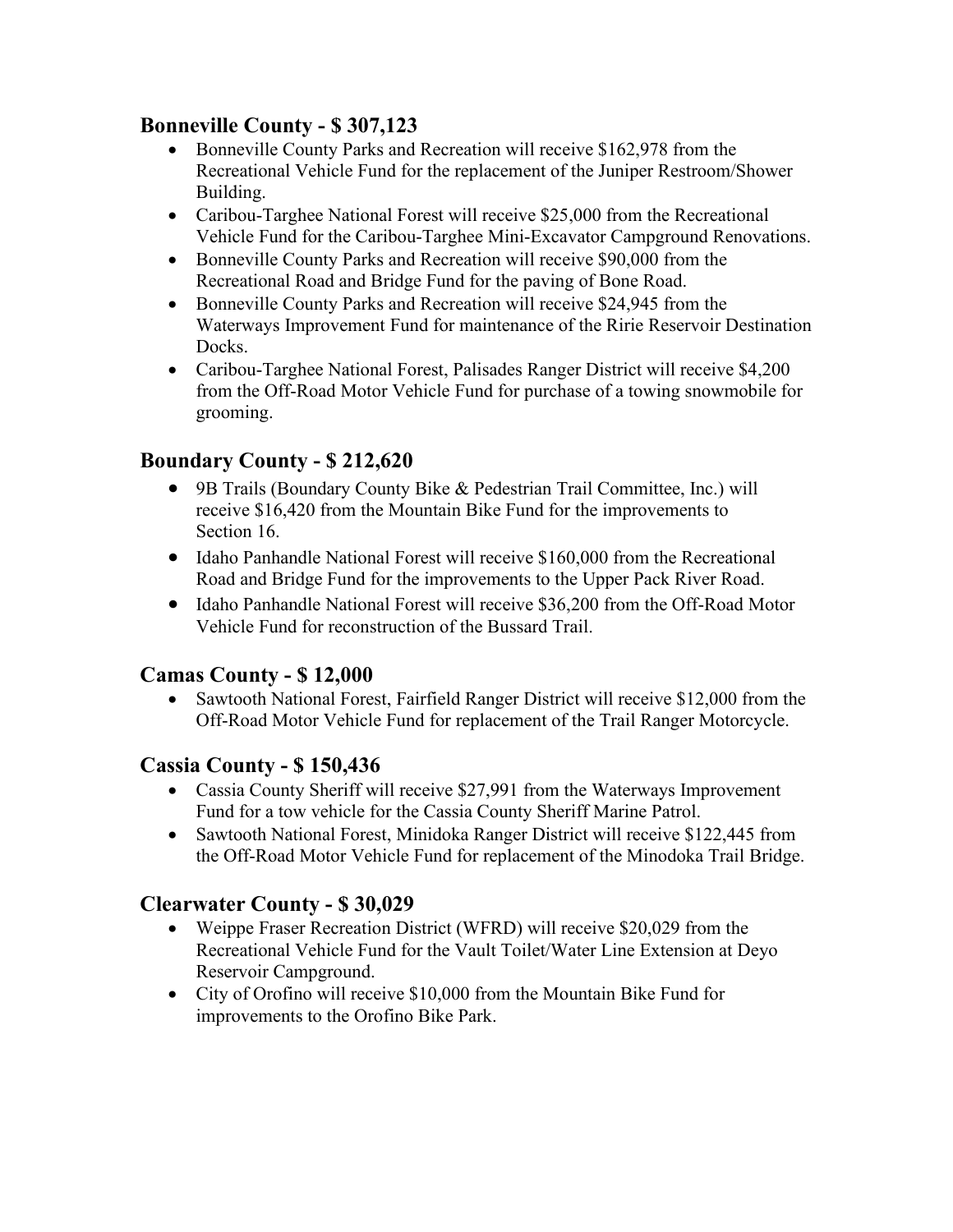### **Custer County - \$ 557,297**

- Sawtooth National Forest will receive \$450,700 from the Recreational Vehicle Fund for the Stanley Ranger Station Dump Station and Access Improvements Phase 2.
- Custer County Sheriff's Office will receive \$79,597 from the Waterways Improvement Fund for the Custer County Patrol Boat and Trailer.
- Salmon Challis National Forest, South Zone Trails Program will receive \$27,000 from the Off-Road Motor Vehicle Fund for repair of the Lake Creek Structure.

# **Elmore County - \$ 200,000**

• Elmore County will receive \$200,000 from the Recreational Vehicle Fund for the Elmore County Fairgrounds accessibility and safety project.

# **Fremont County - \$ 360,340**

- Caribou-Targhee National Forest, Ashton/Island Park Ranger District will receive \$150,000 from the Recreational Vehicle Fund for the Buffalo Campground Flush Toilet Replacements Part II.
- Caribou-Targhee National Forest, Ashton/Island Park Ranger District will receive \$160,000 from the Recreational Vehicle Fund for improvements to the Ashton/Island Park RD Campground.
- Fremont County Parks and Recreation will receive \$8,500 from the Cutthroat Plate Fund for upgrades to the Ora Bridge Access.
- Caribou-Targhee National Forest, Ashton/Island Park Ranger District will receive \$19,750 from the Cutthroat Plate Fund for replacing the vault toilet at the Box Canyon Boat Launch.
- Fremont County Parks and Recreation will receive \$16,590 from the Waterways Improvement Fund for improvements to the Frome Park North Access.
- Caribou-Targhee National Forest, Ashton/Island Park Ranger District will receive \$5,500 from the Off-Road Motor Vehicle Fund for a snowmobile for the Ashton/Island Park Ranger District.

### **Gem County - \$ 40,957**

• Gem County Sheriff's Office will receive \$40,957 from the Waterways Improvement Fund for floating docks at the Black Canyon Reservoir.

### **Idaho County - \$ 492,370**

- Idaho County will receive \$145,370 from the Recreational Vehicle Fund for improvement to the Pittsburg Landing Campground.
- Nez Perce Clearwater National Forest will receive \$50,000 from the Recreational Vehicle Fund for replacements of the toilets at the Meadow Creek & NF Slate Creek RV Campgrounds.
- City of Riggins will receive \$297,000 from the Waterways Improvement Fund for the Riggins Park Boat Ramp – Phase 2.